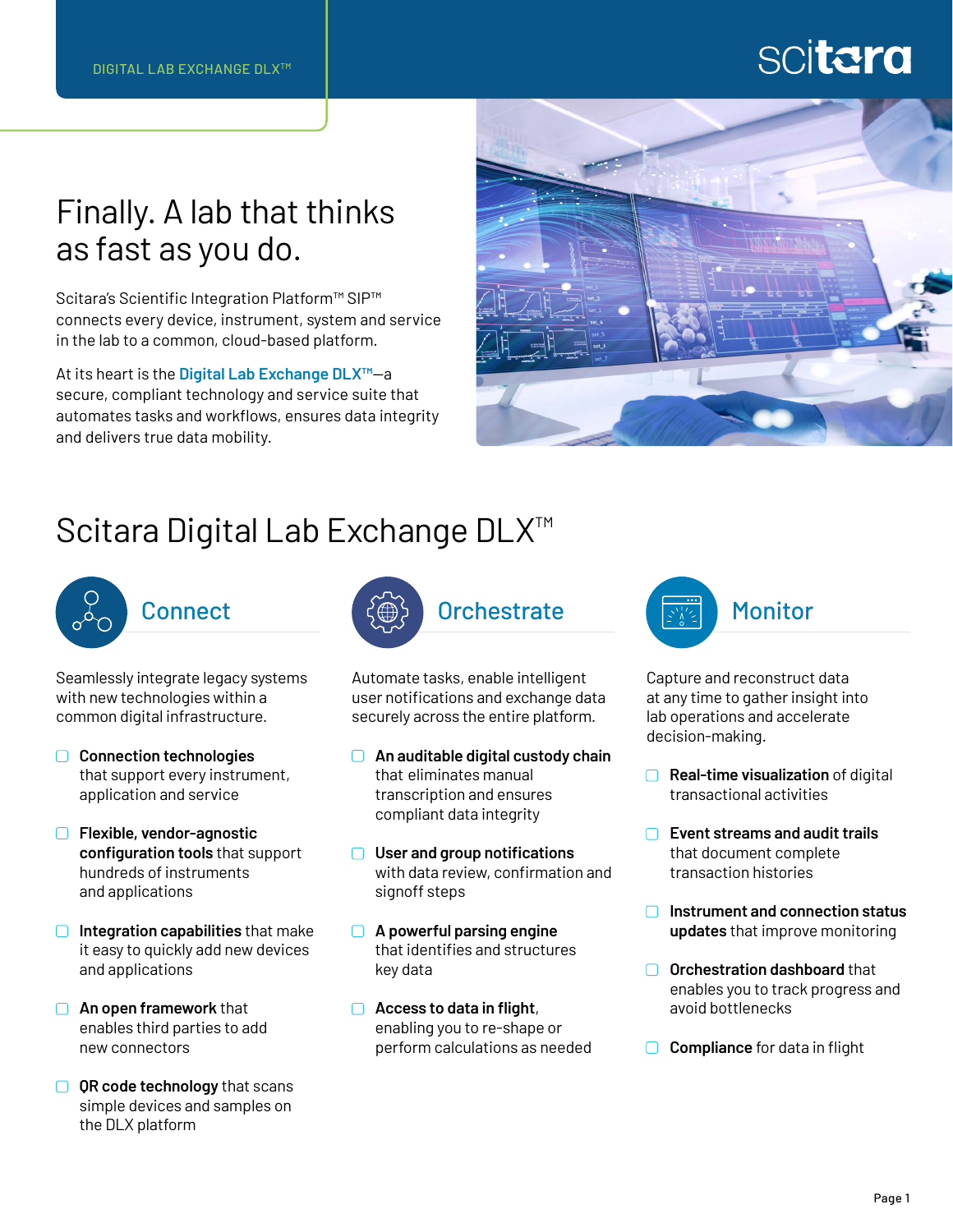



### **Orchestrate**

The DLX orchestration engine provides an intuitive interface that enables you to automate simple tasks, while more advanced tools and on-board JavaScript capabilities allow for more sophisticated workflow automation.



### **Monitor**

The DLX Event stream captures all transactional data flowing through the system—including information regarding function transformations, calculations and reformatting ensuring data integrity compliance.